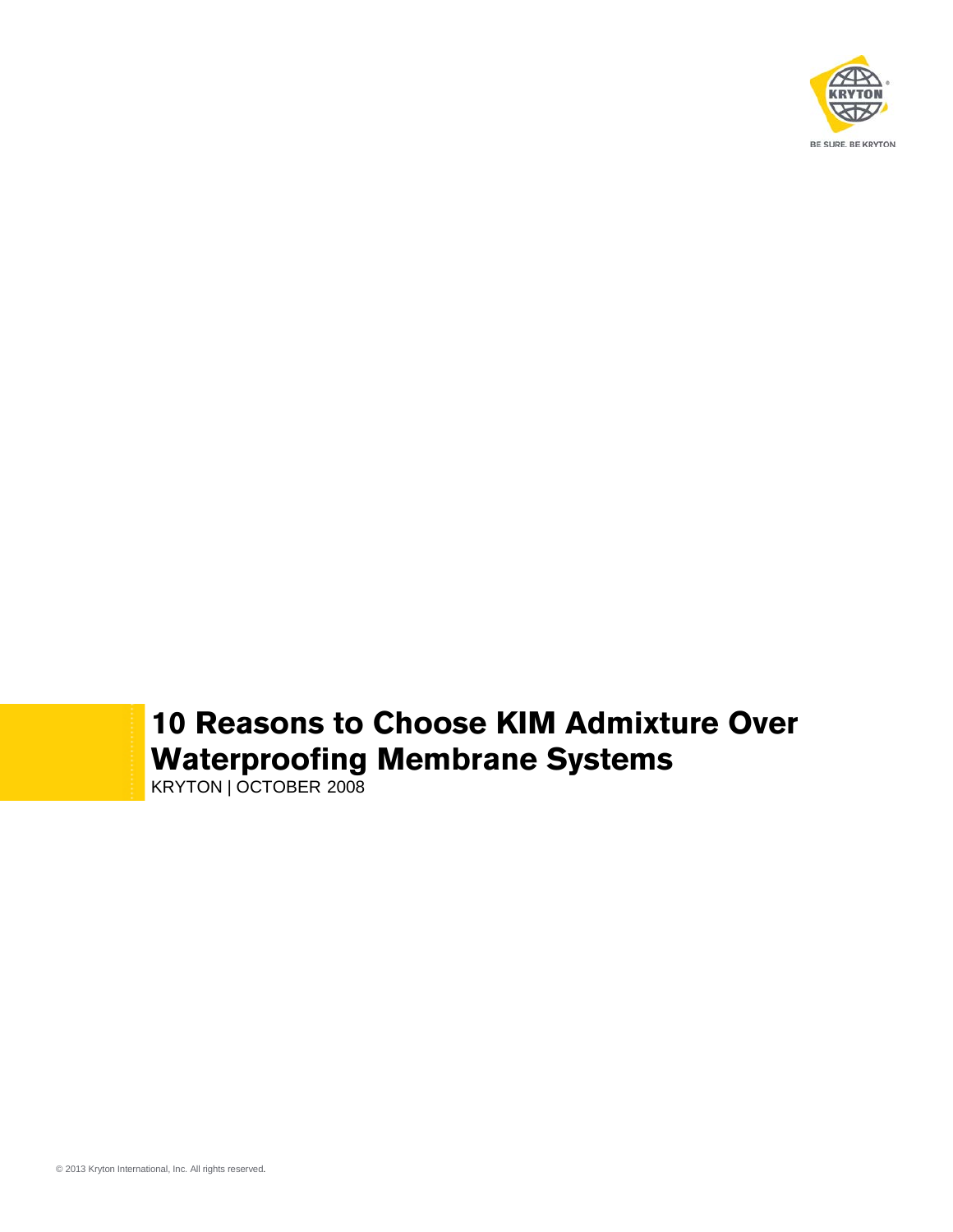## **10 Reasons to Choose KIM Admixture Over Waterproofing Membrane Systems**



Concrete is a porous material which has the ability to absorb water and water-borne contaminants. Leaving the concrete exposed to the elements causes deterioration, and reduces the durability and lifetime of the structure.

So, to protect your structure and ensure it has a long, serviceable life, you have to waterproof the concrete. The question is how?

There are two main ways to classify concrete waterproofing systems based on their application method: surface-applied concrete waterproofing systems (i.e. coatings, sheet membranes, expanding clays) and integral systems (from within the concrete itself). Although advancements have been made in surfaceapplied systems such as sheet membranes, the failures and limitations of these systems are still all too common and costly.

It's becoming clear to many leaders involved in the construction industry that waterproofing concrete from the inside out is the best choice. Commonly called integral systems, these are densifiers, water repellents and reactive/crystalline products that are added to new concrete at the batching plant or on-site and react chemically within the concrete.

Some integral systems simply increase the density of the concrete or increase its ability to repel water. These admixtures only "dampproof" the concrete, rather than waterproof it. But resisting liquid under hydrostatic pressure calls for a crystalline admixture made up of a distinctive blend of cementitious and proprietary chemicals – specially formulated by Kryton.

Kryton's KIM<sup>®</sup> – Krystol Internal Membrane™ – actually uses available water in a chemical reaction within the concrete to form crystals until all pores are blocked and no water can penetrate the concrete.



## Here are 10 reasons why Kryton's KIM admixture should be your number one choice:

- 1. KIM eliminates the complications of blindsided waterproofing applications. KIM works within the concrete matrix so you do not have to over-excavate for membrane placement or risk membrane debonding from opposite-side water pressure.
- 2. Membranes are usually inaccessible for repairs after installation, but KIM-treated concrete contains chemicals that lie dormant within the concrete structure. If a concrete crack forms, the influx of water causes more crystals to grow, re-blocking the passage against water and water-borne contaminants.
- 3. Using the KIM admixture system speeds up the construction schedule and decreases labour costs. KIM combines the waterproofing step with the placing of concrete which means there is no labor-intensive, costly and time-consuming surface preparation, installation, sealing and protecting.
- 4. KIM will decrease your maintenance costs and increase the durability of your building. Because the crystals grow throughout the concrete, the waterproofing is impervious to physical damage and deterioration. It is permanent.



- 5. Placing KIM-treated concrete is as easy as placing regular concrete. Unlike installing membranes – which calls for careful finishing, temperature control, clean and dry concrete, and dependable surface adhesion – good quality placing, finishing and curing are all that is needed.
- 6. Avoid costly application mistakes. Even the simplest membrane systems require some level of skilled application…and even the most dedicated tradesperson can make mistakes when it comes to applying them. KIM is not subject to stringent workmanship requirements. In fact, it requires no application labor at all.